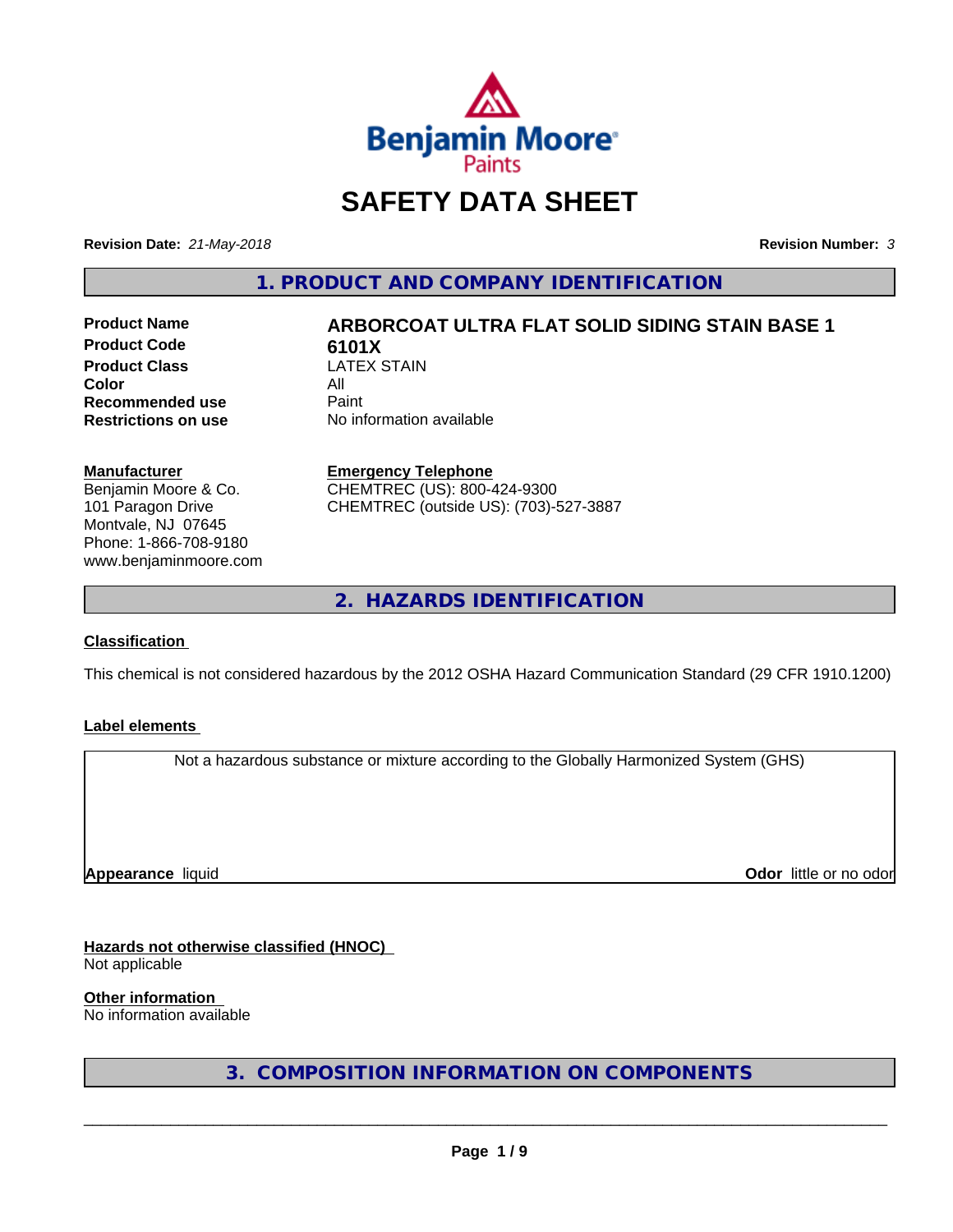| <b>Chemical name</b>                                                         | CAS No.    | Weight-% |
|------------------------------------------------------------------------------|------------|----------|
| Titanium dioxide                                                             | 13463-67-7 | 20       |
| Zinc oxide                                                                   | 1314-13-2  |          |
| Propanoic acid, 2-methyl-, monoester with<br>2,2,4-trimethyl-1,3-pentanediol | 25265-77-4 |          |
| Sodium C14-C16 olefin sulfonate                                              | 68439-57-6 | U.O      |

\_\_\_\_\_\_\_\_\_\_\_\_\_\_\_\_\_\_\_\_\_\_\_\_\_\_\_\_\_\_\_\_\_\_\_\_\_\_\_\_\_\_\_\_\_\_\_\_\_\_\_\_\_\_\_\_\_\_\_\_\_\_\_\_\_\_\_\_\_\_\_\_\_\_\_\_\_\_\_\_\_\_\_\_\_\_\_\_\_\_\_\_\_

## **4. FIRST AID MEASURES** General Advice **No hazards which require special first aid measures. Eye Contact Rinse thoroughly with plenty of water for at least 15 minutes and consult a** physician. **Skin Contact** Wash off immediately with soap and plenty of water while removing all contaminated clothes and shoes. **Inhalation** Move to fresh air. If symptoms persist, call a physician. **Ingestion** Clean mouth with water and afterwards drink plenty of water. Consult a physician if necessary. **Most Important Symptoms/Effects** None known. **Notes To Physician** Treat symptomatically.

**5. FIRE-FIGHTING MEASURES**

| <b>Suitable Extinguishing Media</b>                                              | Use extinguishing measures that are appropriate to local<br>circumstances and the surrounding environment.                                   |  |  |
|----------------------------------------------------------------------------------|----------------------------------------------------------------------------------------------------------------------------------------------|--|--|
| <b>Protective Equipment And Precautions For</b><br><b>Firefighters</b>           | As in any fire, wear self-contained breathing apparatus<br>pressure-demand, MSHA/NIOSH (approved or equivalent)<br>and full protective gear. |  |  |
| <b>Specific Hazards Arising From The Chemical</b>                                | Closed containers may rupture if exposed to fire or<br>extreme heat.                                                                         |  |  |
| <b>Sensitivity To Mechanical Impact</b>                                          | No.                                                                                                                                          |  |  |
| <b>Sensitivity To Static Discharge</b>                                           | No.                                                                                                                                          |  |  |
| <b>Flash Point Data</b><br>Flash Point (°F)<br>Flash Point (°C)<br><b>Method</b> | Not applicable<br>Not applicable<br>Not applicable                                                                                           |  |  |
| <b>Flammability Limits In Air</b>                                                |                                                                                                                                              |  |  |
| Lower flammability limit:                                                        | Not applicable                                                                                                                               |  |  |
|                                                                                  |                                                                                                                                              |  |  |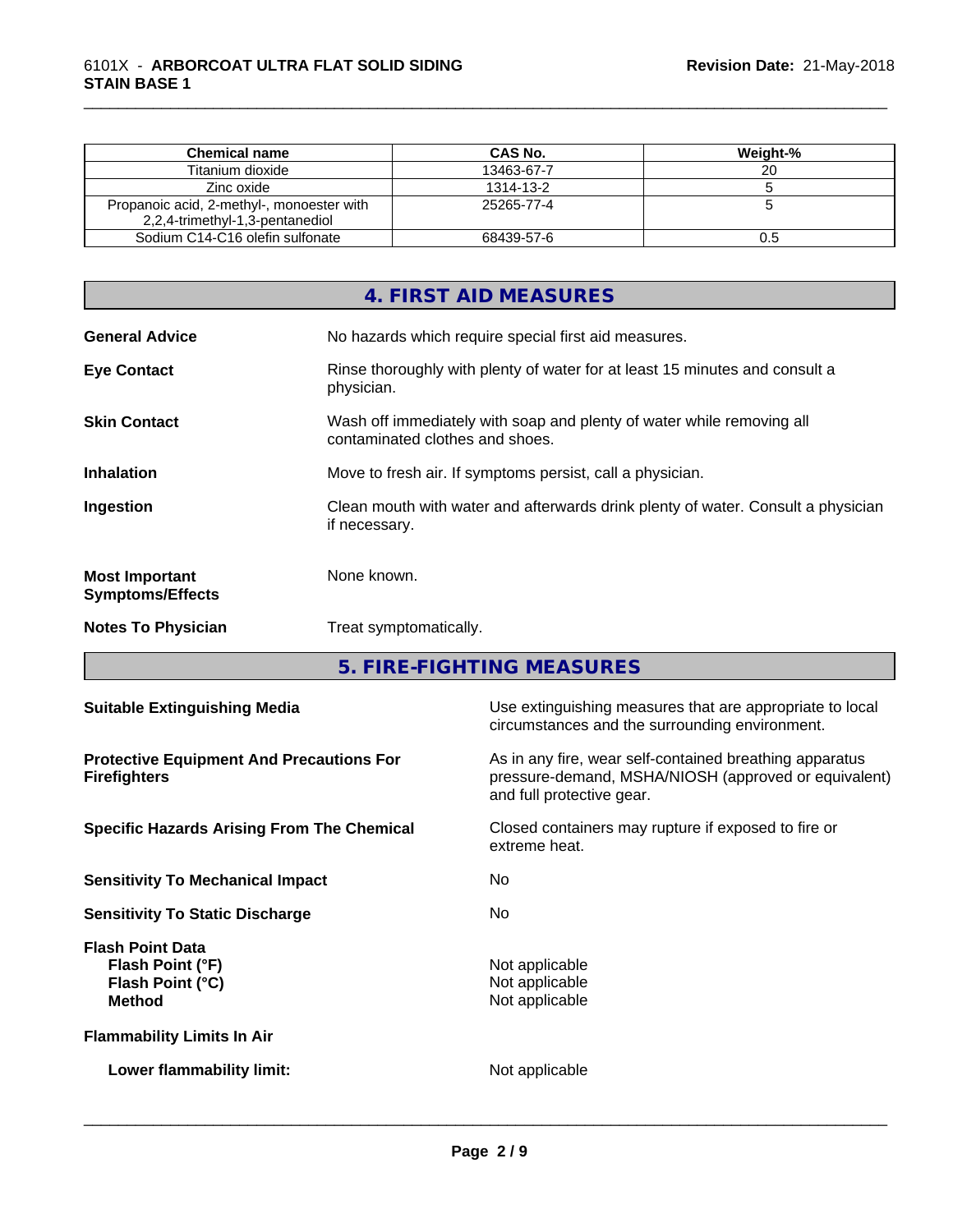# **Upper flammability limit:** Not applicable **NFPA Health:** 1 **Flammability:** 0 **Instability:** 0 **Special:** Not Applicable

\_\_\_\_\_\_\_\_\_\_\_\_\_\_\_\_\_\_\_\_\_\_\_\_\_\_\_\_\_\_\_\_\_\_\_\_\_\_\_\_\_\_\_\_\_\_\_\_\_\_\_\_\_\_\_\_\_\_\_\_\_\_\_\_\_\_\_\_\_\_\_\_\_\_\_\_\_\_\_\_\_\_\_\_\_\_\_\_\_\_\_\_\_

#### **NFPA Legend**

- 0 Not Hazardous
- 1 Slightly
- 2 Moderate
- 3 High
- 4 Severe

*The ratings assigned are only suggested ratings, the contractor/employer has ultimate responsibilities for NFPA ratings where this system is used.*

*Additional information regarding the NFPA rating system is available from the National Fire Protection Agency (NFPA) at www.nfpa.org.*

#### **6. ACCIDENTAL RELEASE MEASURES**

| <b>Personal Precautions</b>      | Avoid contact with skin, eyes and clothing. Ensure adequate ventilation.                                                                                                         |
|----------------------------------|----------------------------------------------------------------------------------------------------------------------------------------------------------------------------------|
| <b>Other Information</b>         | Prevent further leakage or spillage if safe to do so.                                                                                                                            |
| <b>Environmental precautions</b> | See Section 12 for additional Ecological Information.                                                                                                                            |
| <b>Methods For Clean-Up</b>      | Soak up with inert absorbent material. Sweep up and shovel into suitable<br>containers for disposal.                                                                             |
|                                  | 7. HANDLING AND STORAGE                                                                                                                                                          |
| <b>Handling</b>                  | Avoid contact with skin, eyes and clothing. Avoid breathing vapors, spray mists or<br>sanding dust. In case of insufficient ventilation, wear suitable respiratory<br>equipment. |
| <b>Storage</b>                   | Keep container tightly closed. Keep out of the reach of children.                                                                                                                |
|                                  |                                                                                                                                                                                  |

**Incompatible Materials** No information available

#### **8. EXPOSURE CONTROLS/PERSONAL PROTECTION**

#### **Exposure Limits**

| Chemical name    | <b>ACGIH TLV</b>           | <b>OSHA PEL</b>          |
|------------------|----------------------------|--------------------------|
| Titanium dioxide | 10 mg/m $3$ - TWA          | 15 mg/m $3$ - TWA        |
| Zinc oxide       | 2 mg/m <sup>3</sup> - TWA  | $5 \text{ mg/m}^3$ - TWA |
|                  | $10 \text{ mg/m}^3$ - STEL | 15 mg/m $3$ - TWA        |

#### **Legend**

ACGIH - American Conference of Governmental Industrial Hygienists Exposure Limits OSHA - Occupational Safety & Health Administration Exposure Limits N/E - Not Established

**Engineering Measures** Ensure adequate ventilation, especially in confined areas.

 $\overline{\phantom{a}}$  ,  $\overline{\phantom{a}}$  ,  $\overline{\phantom{a}}$  ,  $\overline{\phantom{a}}$  ,  $\overline{\phantom{a}}$  ,  $\overline{\phantom{a}}$  ,  $\overline{\phantom{a}}$  ,  $\overline{\phantom{a}}$  ,  $\overline{\phantom{a}}$  ,  $\overline{\phantom{a}}$  ,  $\overline{\phantom{a}}$  ,  $\overline{\phantom{a}}$  ,  $\overline{\phantom{a}}$  ,  $\overline{\phantom{a}}$  ,  $\overline{\phantom{a}}$  ,  $\overline{\phantom{a}}$ 

#### **Personal Protective Equipment**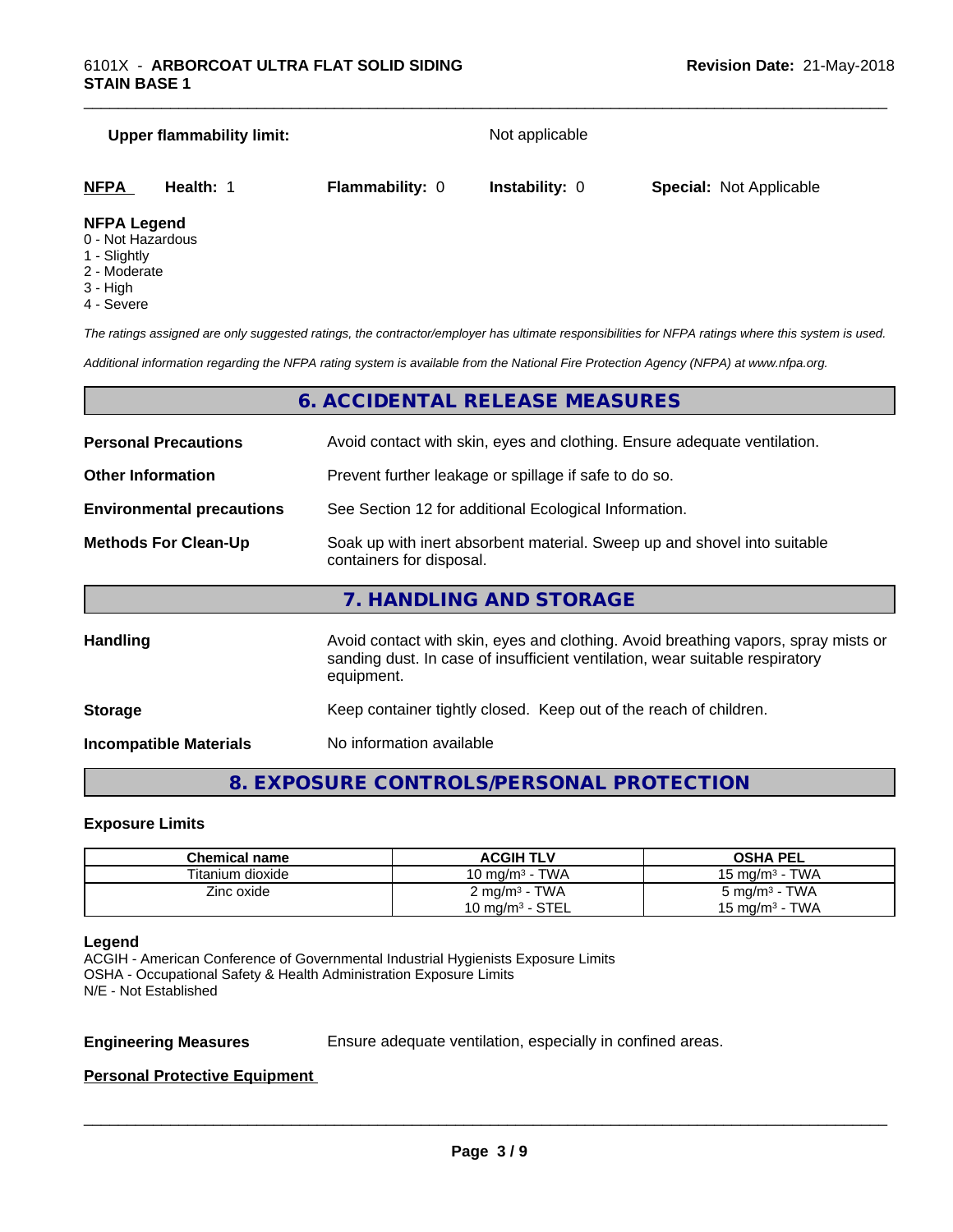| <b>Eye/Face Protection</b>    | Safety glasses with side-shields.                                        |
|-------------------------------|--------------------------------------------------------------------------|
| <b>Skin Protection</b>        | Protective gloves and impervious clothing.                               |
| <b>Respiratory Protection</b> | In case of insufficient ventilation wear suitable respiratory equipment. |
| <b>Hygiene Measures</b>       | Avoid contact with skin, eyes and clothing. Remove and wash contaminated |

#### **9. PHYSICAL AND CHEMICAL PROPERTIES**

clothing before re-use. Wash thoroughly after handling.

**Appearance** liquid **Odor** little or no odor **Odor Threshold**<br> **Density (Ibs/aal)**<br> **Density (Ibs/aal)**<br> **Density (Ibs/aal)**<br> **Density (Ibs/aal) Density (Ibs/gal) Specific Gravity** 1.34 - 1.38 **pH** No information available **Viscosity (cps)** No information available **Solubility(ies)** No information available **Water solubility Water solubility Water solubility Water solubility Water solubility Water solution Evaporation Rate No information available No information available Vapor pressure @20 °C (kPa)** No information available **Vapor density No information available Wt. % Solids** 45 - 55 **Vol. % Solids** 25 - 35 **Wt. % Volatiles** 45 - 55 **Vol. % Volatiles** 65 - 75 **VOC Regulatory Limit (g/L)** < 100 **Boiling Point (°F)** 212 **Boiling Point (°C)** 100 **Freezing Point (°F)** 32 **Freezing Point (°C)** 0 **Flash Point (°F)** Not applicable **Flash Point (°C)** Not applicable **Method** Not applicable **Flammability (solid, gas)** Not applicable **Upper flammability limit:** Not applicable **Lower flammability limit:** Not applicable **Autoignition Temperature (°F)** No information available **Autoignition Temperature (°C)** No information available **Decomposition Temperature (°F)**<br> **Decomposition Temperature (°C)**<br>
No information available **Decomposition Temperature (°C)**<br>Partition coefficient

**No information available** 

\_\_\_\_\_\_\_\_\_\_\_\_\_\_\_\_\_\_\_\_\_\_\_\_\_\_\_\_\_\_\_\_\_\_\_\_\_\_\_\_\_\_\_\_\_\_\_\_\_\_\_\_\_\_\_\_\_\_\_\_\_\_\_\_\_\_\_\_\_\_\_\_\_\_\_\_\_\_\_\_\_\_\_\_\_\_\_\_\_\_\_\_\_

#### **10. STABILITY AND REACTIVITY**

| <b>Reactivity</b><br>Not Applicable |                                          |
|-------------------------------------|------------------------------------------|
| <b>Chemical Stability</b>           | Stable under normal conditions.          |
| <b>Conditions to avoid</b>          | Prevent from freezing.                   |
| <b>Incompatible Materials</b>       | No materials to be especially mentioned. |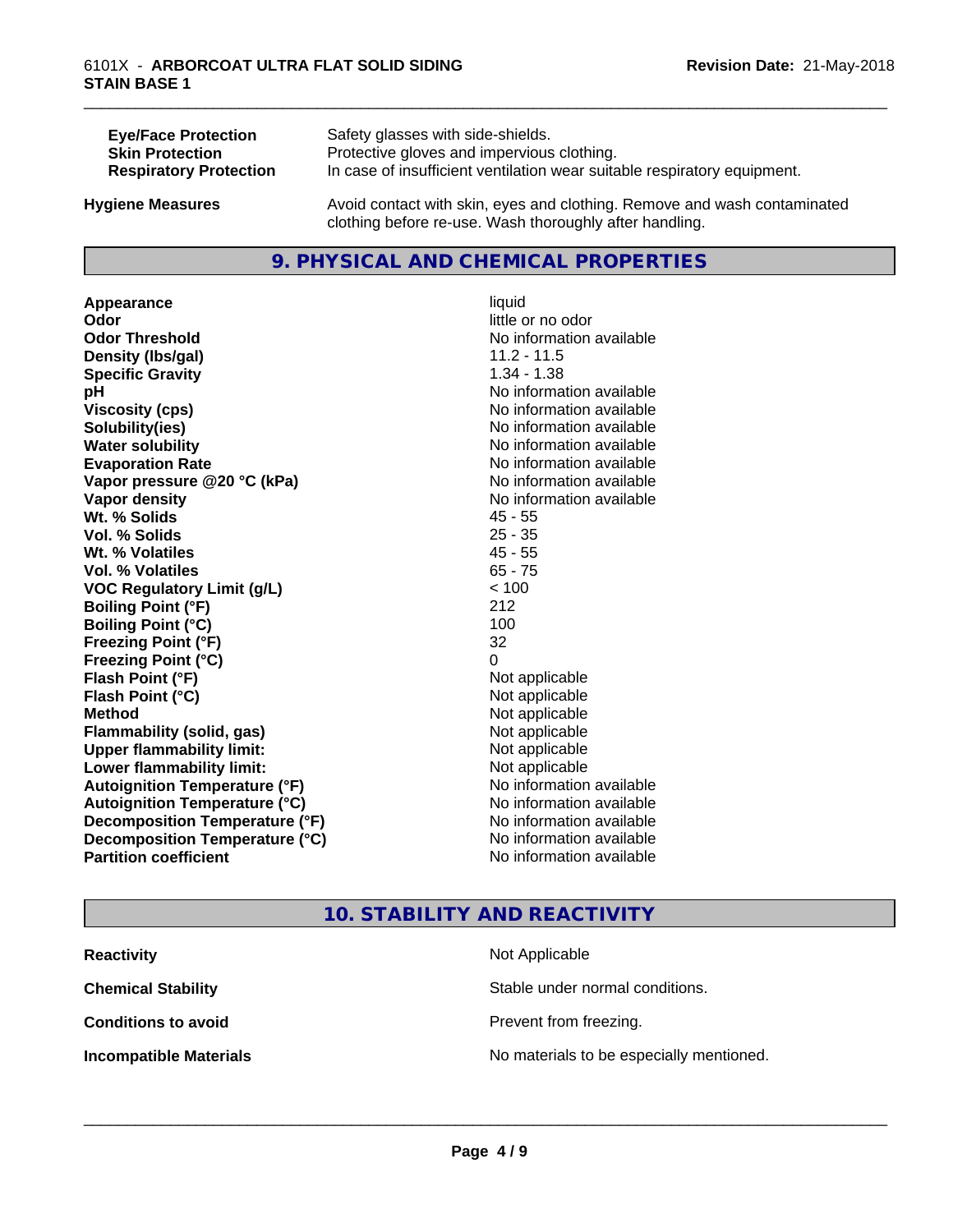| <b>Hazardous Decomposition Products</b>   | None under normal use.                                                                     |
|-------------------------------------------|--------------------------------------------------------------------------------------------|
| <b>Possibility of hazardous reactions</b> | None under normal conditions of use.                                                       |
|                                           | 11. TOXICOLOGICAL INFORMATION                                                              |
| <b>Product Information</b>                |                                                                                            |
| Information on likely routes of exposure  |                                                                                            |
| <b>Principal Routes of Exposure</b>       | Eye contact, skin contact and inhalation.                                                  |
| <b>Acute Toxicity</b>                     |                                                                                            |
| <b>Product Information</b>                | No information available                                                                   |
|                                           | Symptoms related to the physical, chemical and toxicological characteristics               |
| <b>Symptoms</b>                           | No information available                                                                   |
|                                           | Delayed and immediate effects as well as chronic effects from short and long-term exposure |
| Eye contact                               | May cause slight irritation.                                                               |
| <b>Skin contact</b>                       | Substance may cause slight skin irritation. Prolonged or repeated contact may dry          |
| <b>Inhalation</b>                         | skin and cause irritation.<br>May cause irritation of respiratory tract.                   |
| Ingestion                                 | Ingestion may cause gastrointestinal irritation, nausea, vomiting and diarrhea.            |
| <b>Sensitization</b>                      | No information available                                                                   |
| <b>Neurological Effects</b>               | No information available.                                                                  |
| <b>Mutagenic Effects</b>                  | No information available.                                                                  |
| <b>Reproductive Effects</b>               | No information available.                                                                  |
| <b>Developmental Effects</b>              | No information available.                                                                  |
| <b>Target organ effects</b>               | No information available.                                                                  |
| <b>STOT - single exposure</b>             | No information available.                                                                  |
| <b>STOT - repeated exposure</b>           | No information available.                                                                  |
| <b>Other adverse effects</b>              | No information available.                                                                  |

#### **Numerical measures of toxicity**

**The following values are calculated based on chapter 3.1 of the GHS document**

| <b>ATEmix (oral)</b>   | 38636 mg/kg   |
|------------------------|---------------|
| <b>ATEmix (dermal)</b> | 1163420 mg/kg |

**Aspiration Hazard** No information available

#### **Component Information**

Titanium dioxide LD50 Oral: > 10000 mg/kg (Rat) Zinc oxide LD50 Oral: 5000 mg/kg (Rat) LC50 Inhalation (Dust):  $> 5700$  mg/m<sup>3</sup> (Rat, 4 hr.)

#### **Carcinogenicity**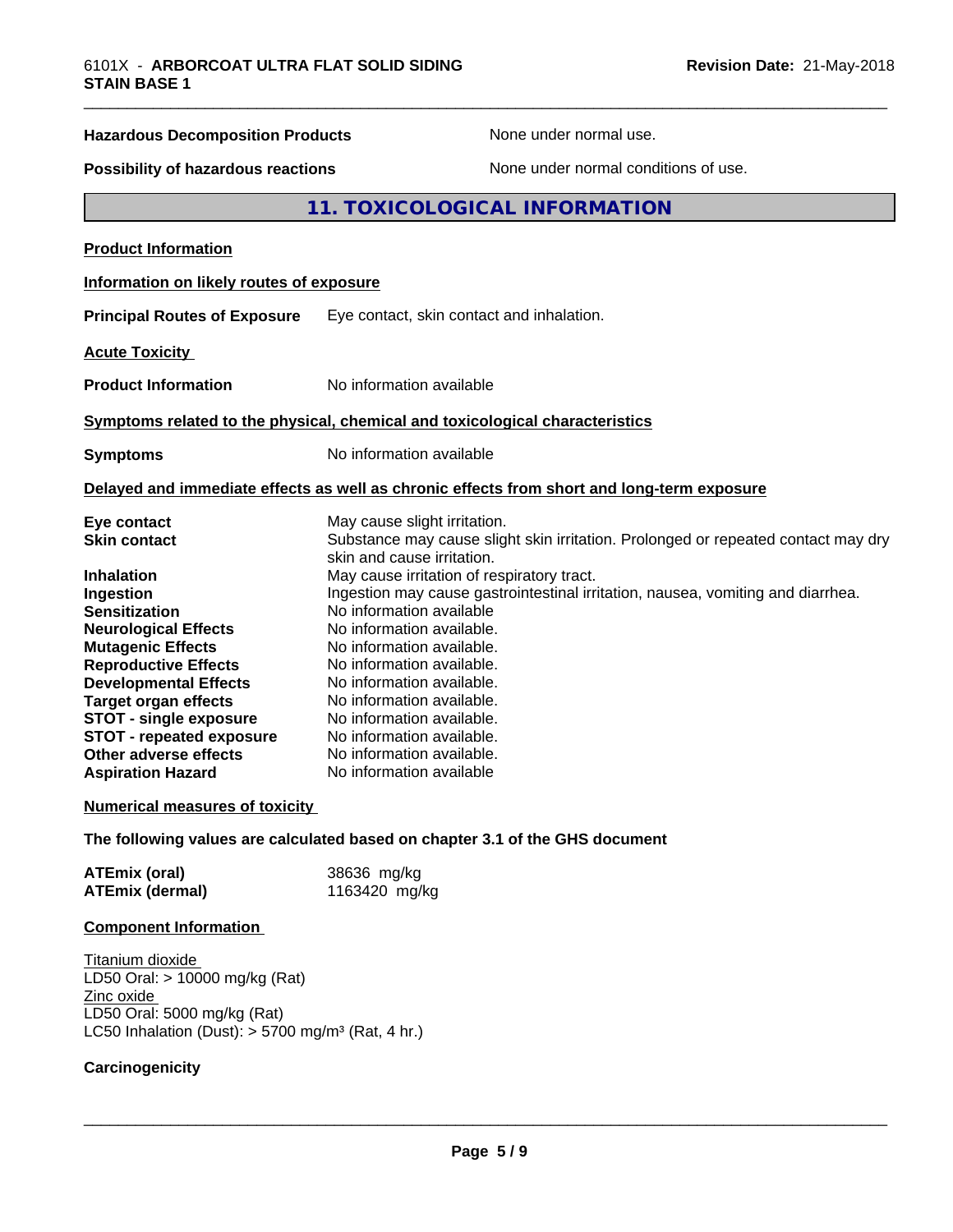*The information below indicateswhether each agency has listed any ingredient as a carcinogen:.*

| <b>Chemical</b><br>name | <b>IARC</b>                    | <b>NTP</b> | <b>OSHA</b> |
|-------------------------|--------------------------------|------------|-------------|
|                         | . .<br>2B<br>Possible<br>Human |            | Listed<br>. |
| dioxide<br>⊺itanium     | Carcinogen                     |            |             |

\_\_\_\_\_\_\_\_\_\_\_\_\_\_\_\_\_\_\_\_\_\_\_\_\_\_\_\_\_\_\_\_\_\_\_\_\_\_\_\_\_\_\_\_\_\_\_\_\_\_\_\_\_\_\_\_\_\_\_\_\_\_\_\_\_\_\_\_\_\_\_\_\_\_\_\_\_\_\_\_\_\_\_\_\_\_\_\_\_\_\_\_\_

• Although IARC has classified titanium dioxide as possibly carcinogenic to humans (2B), their summary concludes: "No significant exposure to titanium dioxide is thought to occur during the use of products in which titanium dioxide is bound to other materials, such as paint."

#### **Legend**

IARC - International Agency for Research on Cancer NTP - National Toxicity Program OSHA - Occupational Safety & Health Administration

**12. ECOLOGICAL INFORMATION**

#### **Ecotoxicity Effects**

The environmental impact of this product has not been fully investigated.

#### **Product Information**

#### **Acute Toxicity to Fish**

No information available

#### **Acute Toxicity to Aquatic Invertebrates**

No information available

#### **Acute Toxicity to Aquatic Plants**

No information available

#### **Persistence / Degradability**

No information available.

#### **Bioaccumulation**

There is no data for this product.

#### **Mobility in Environmental Media**

No information available.

#### **Ozone**

No information available

#### **Component Information**

#### **Acute Toxicity to Fish**

Titanium dioxide  $LC50:$  > 1000 mg/L (Fathead Minnow - 96 hr.)

#### **Acute Toxicity to Aquatic Invertebrates**

No information available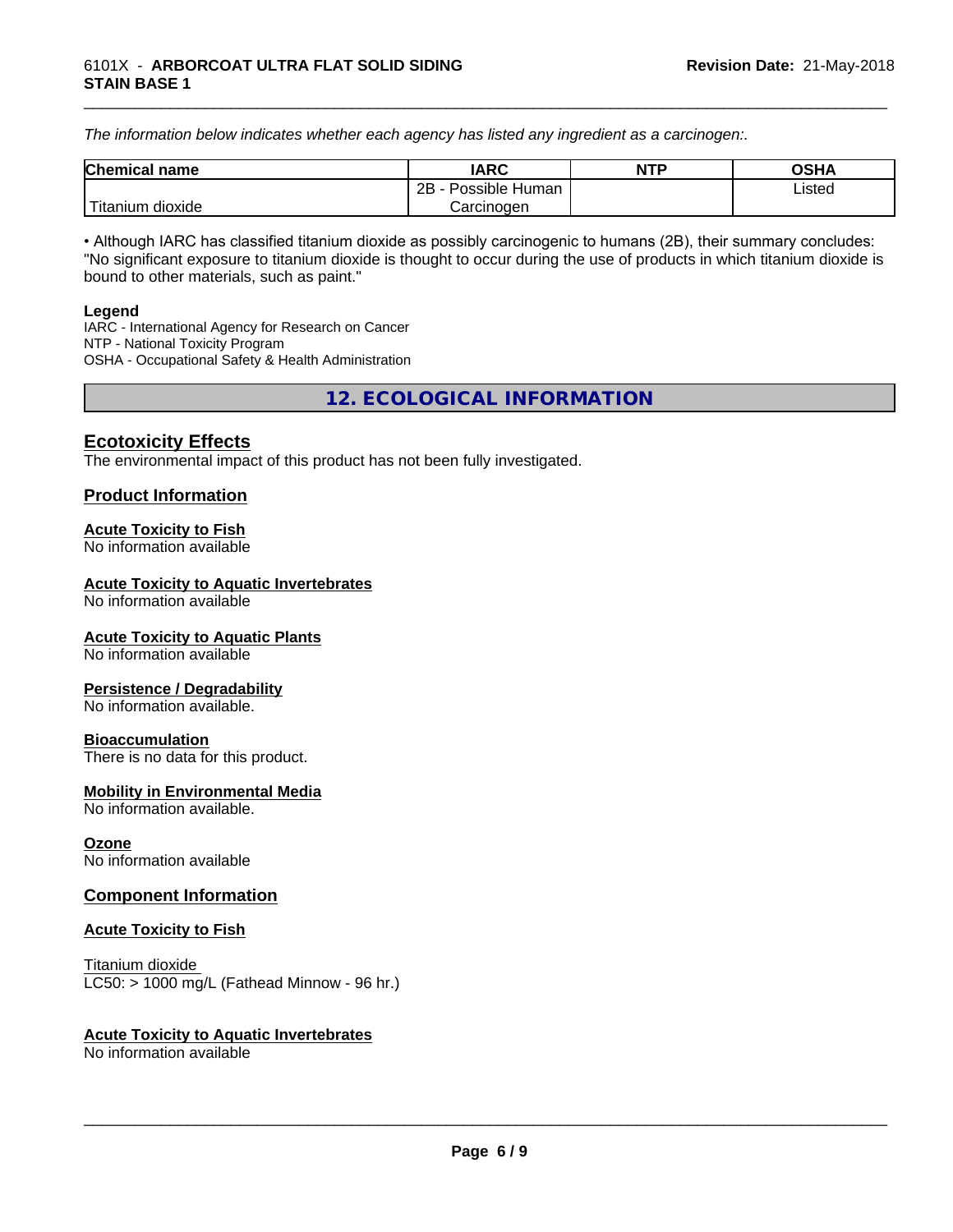#### **Acute Toxicity to Aquatic Plants**

No information available

|                              | 13. DISPOSAL CONSIDERATIONS                                                                                                                                                                                               |
|------------------------------|---------------------------------------------------------------------------------------------------------------------------------------------------------------------------------------------------------------------------|
| <b>Waste Disposal Method</b> | Dispose of in accordance with federal, state, and local regulations. Local<br>requirements may vary, consult your sanitation department or state-designated<br>environmental protection agency for more disposal options. |
|                              | 14. TRANSPORT INFORMATION                                                                                                                                                                                                 |
| <b>DOT</b>                   | Not regulated                                                                                                                                                                                                             |
| <b>ICAO/IATA</b>             | Not regulated                                                                                                                                                                                                             |
| <b>IMDG/IMO</b>              | Not regulated                                                                                                                                                                                                             |
|                              | <b>15. REGULATORY INFORMATION</b>                                                                                                                                                                                         |

\_\_\_\_\_\_\_\_\_\_\_\_\_\_\_\_\_\_\_\_\_\_\_\_\_\_\_\_\_\_\_\_\_\_\_\_\_\_\_\_\_\_\_\_\_\_\_\_\_\_\_\_\_\_\_\_\_\_\_\_\_\_\_\_\_\_\_\_\_\_\_\_\_\_\_\_\_\_\_\_\_\_\_\_\_\_\_\_\_\_\_\_\_

### **International Inventories**

| <b>TSCA: United States</b> | Yes - All components are listed or exempt. |
|----------------------------|--------------------------------------------|
| <b>DSL: Canada</b>         | Yes - All components are listed or exempt. |

#### **Federal Regulations**

| SARA 311/312 hazardous categorization |  |
|---------------------------------------|--|
|                                       |  |

| Acute health hazard               | N٥ |
|-----------------------------------|----|
| Chronic Health Hazard             | N٥ |
| Fire hazard                       | N٥ |
| Sudden release of pressure hazard | N٥ |
| Reactive Hazard                   | N٥ |

#### **SARA 313**

Section 313 of Title III of the Superfund Amendments and Reauthorization Act of 1986 (SARA). This product contains a chemical or chemicals which are subject to the reporting requirements of the Act and Title 40 of the Code of Federal Regulations, Part 372:

| <b>Chemical name</b> | CAS No.   | Weiaht-% | <b>CERCLA/SARA 313</b><br>(de minimis concentration) |
|----------------------|-----------|----------|------------------------------------------------------|
| Zinc oxide           | 1314-13-2 |          | . . U                                                |

#### **Clean Air Act,Section 112 Hazardous Air Pollutants (HAPs) (see 40 CFR 61)**

This product contains the following HAPs:

*None*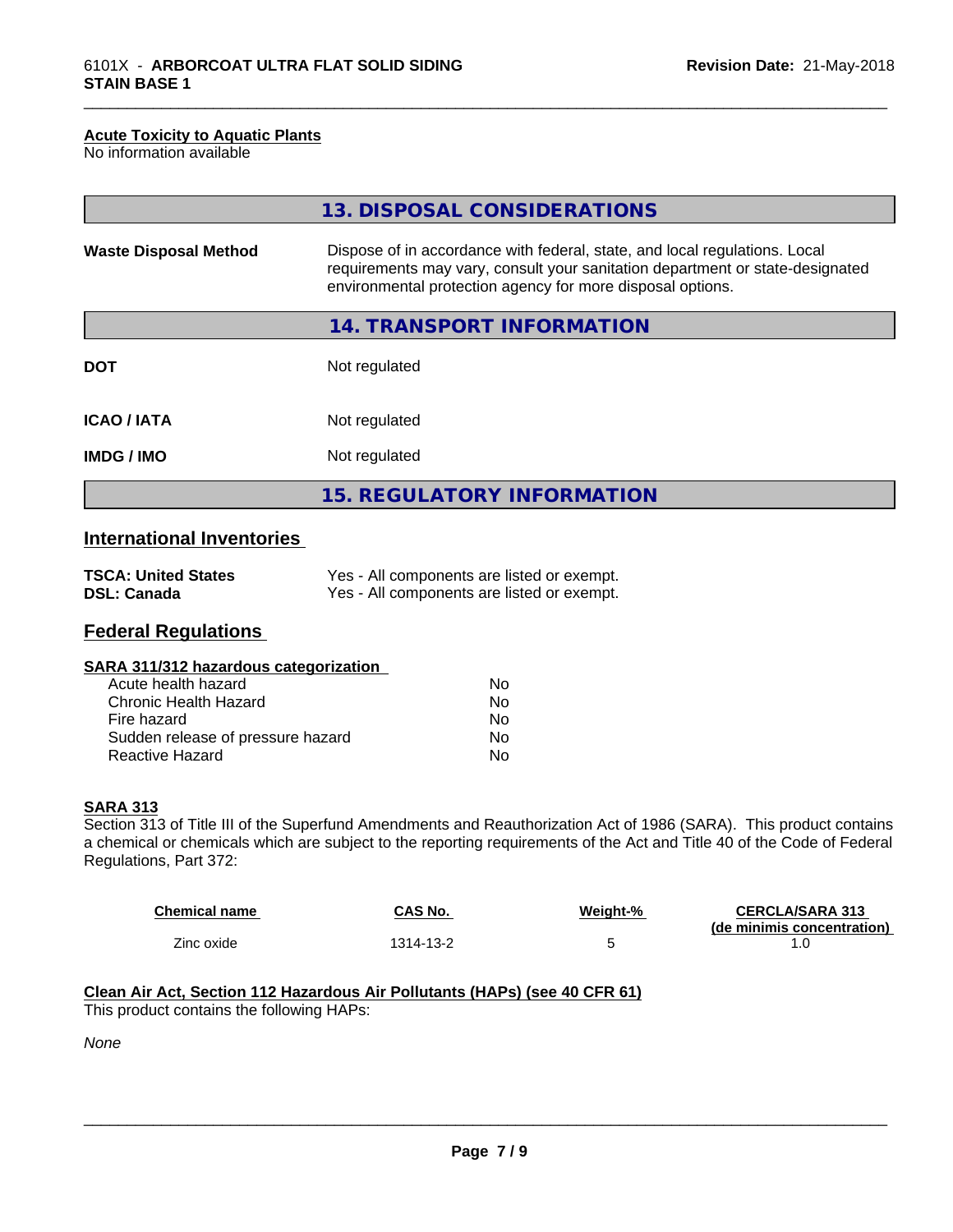#### **US State Regulations**

#### **California Proposition 65**

**AVIMARNING:** Cancer and Reproductive Harm– www.P65warnings.ca.gov

#### **State Right-to-Know**

| Chemical<br>name           | - -<br>eachusatte :<br>ма<br>museus<br>ээлы | . Jersev<br><b>ALOVE</b><br>NGW | Pennsvlvania |
|----------------------------|---------------------------------------------|---------------------------------|--------------|
| --<br>. itanium<br>dioxide |                                             |                                 |              |
| Zinc oxide                 |                                             |                                 |              |

\_\_\_\_\_\_\_\_\_\_\_\_\_\_\_\_\_\_\_\_\_\_\_\_\_\_\_\_\_\_\_\_\_\_\_\_\_\_\_\_\_\_\_\_\_\_\_\_\_\_\_\_\_\_\_\_\_\_\_\_\_\_\_\_\_\_\_\_\_\_\_\_\_\_\_\_\_\_\_\_\_\_\_\_\_\_\_\_\_\_\_\_\_

**Legend**

X - Listed

|                                          | <b>16. OTHER INFORMATION</b> |                        |                      |          |
|------------------------------------------|------------------------------|------------------------|----------------------|----------|
| $HMIS -$                                 | Health: 1                    | <b>Flammability: 0</b> | <b>Reactivity: 0</b> | $PPE: -$ |
| <b>HMIS Legend</b><br>0 - Minimal Hazard |                              |                        |                      |          |

#### 1 - Slight Hazard

- 2 Moderate Hazard
- 3 Serious Hazard
- 4 Severe Hazard
- \* Chronic Hazard

X - Consult your supervisor or S.O.P. for "Special" handling instructions.

*Note: The PPE rating has intentionally been left blank. Choose appropriate PPE that will protect employees from the hazards the material will present under the actual normal conditions of use.*

*Caution: HMISÒ ratings are based on a 0-4 rating scale, with 0 representing minimal hazards or risks, and 4 representing significant hazards or risks. Although HMISÒ ratings are not required on MSDSs under 29 CFR 1910.1200, the preparer, has chosen to provide them. HMISÒ ratings are to be used only in conjunction with a fully implemented HMISÒ program by workers who have received appropriate HMISÒ training. HMISÒ is a registered trade and service mark of the NPCA. HMISÒ materials may be purchased exclusively from J. J. Keller (800) 327-6868.*

 **WARNING!** If you scrape, sand, or remove old paint, you may release lead dust. LEAD IS TOXIC. EXPOSURE TO LEAD DUST CAN CAUSE SERIOUS ILLNESS, SUCH AS BRAIN DAMAGE, ESPECIALLY IN CHILDREN. PREGNANT WOMEN SHOULD ALSO AVOID EXPOSURE.Wear a NIOSH approved respirator to control lead exposure. Clean up carefully with a HEPA vacuum and a wet mop. Before you start, find out how to protect yourself and your family by contacting the National Lead Information Hotline at 1-800-424-LEAD or log on to www.epa.gov/lead.

| <b>Prepared By</b>      | <b>Product Stewardship Department</b><br>Benjamin Moore & Co.<br>101 Paragon Drive<br>Montvale, NJ 07645<br>800-225-5554 |
|-------------------------|--------------------------------------------------------------------------------------------------------------------------|
| <b>Revision Date:</b>   | 21-May-2018                                                                                                              |
| <b>Revision Summary</b> | Not available                                                                                                            |